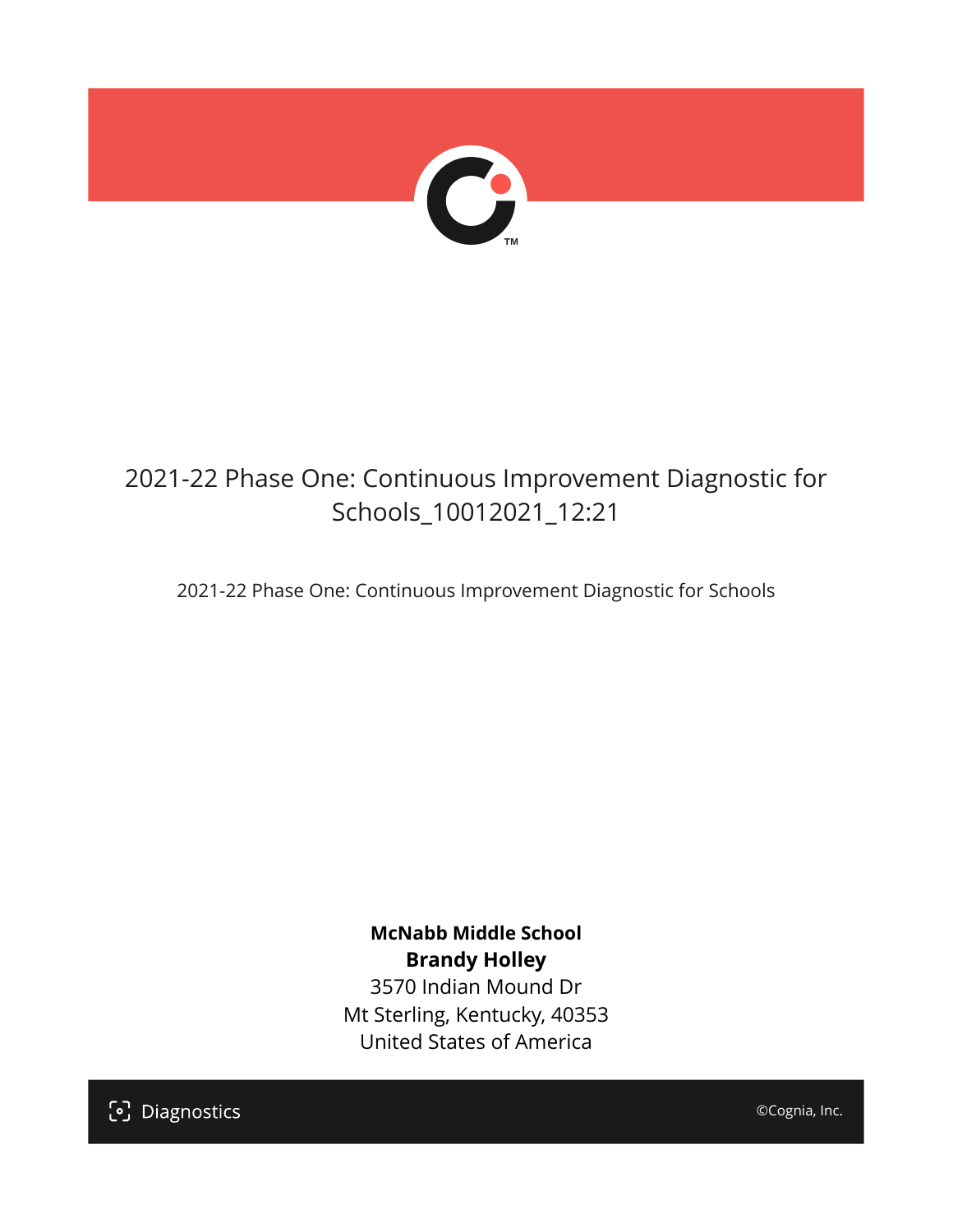2021-22 Phase One: Continuous Improvement Diagnostic for Schools - 2021-22 Phase One: Continuous Improvement Diagnostic for Schools\_10012021\_12:21 - Generated on 01/03/2022

McNabb Middle School

### **Table of Contents**

<u>[3](#page-2-0)</u> [2021-22 Phase One: Continuous Improvement Diagnostic for Schools](#page-2-0)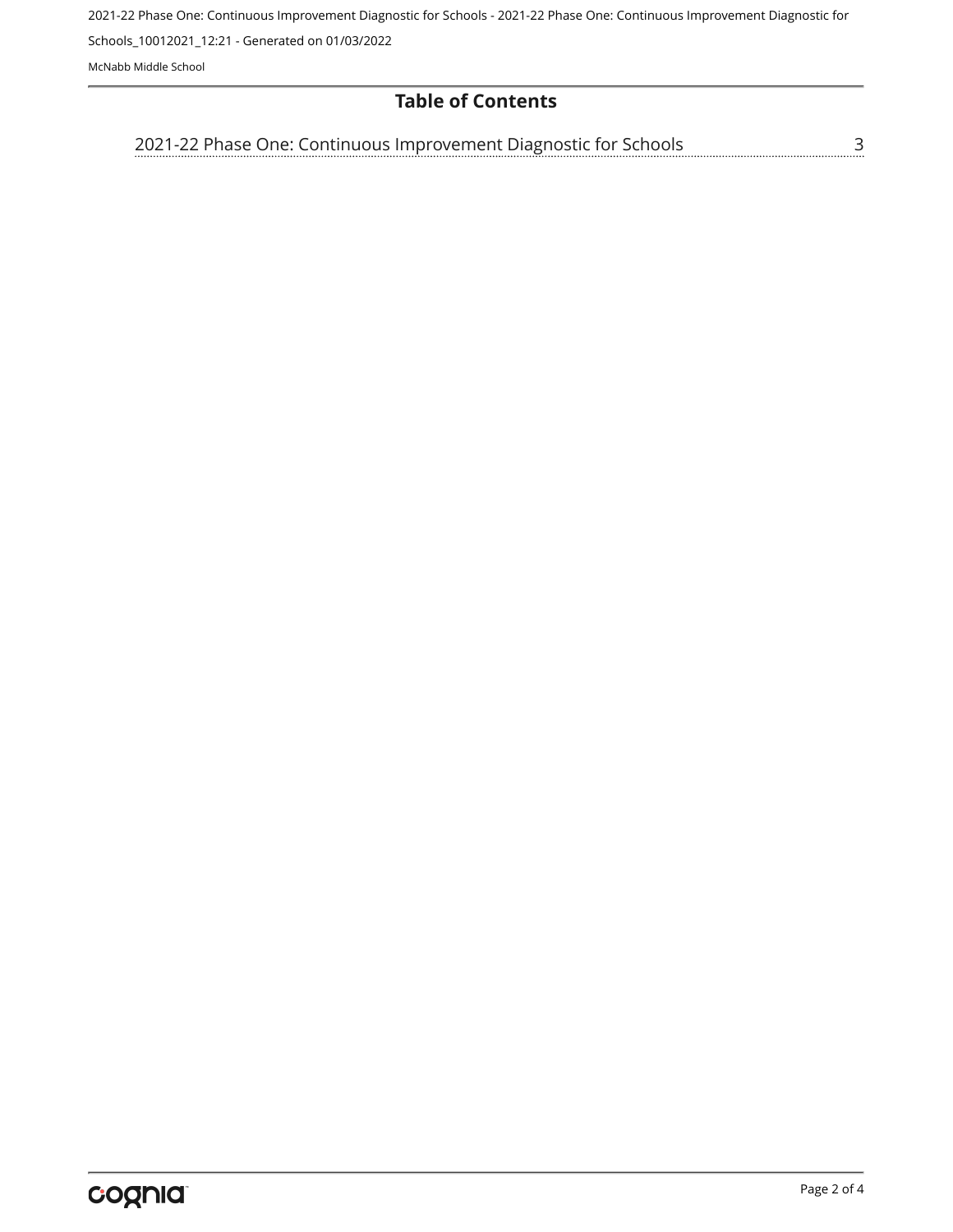2021-22 Phase One: Continuous Improvement Diagnostic for Schools - 2021-22 Phase One: Continuous Improvement Diagnostic for Schools\_10012021\_12:21 - Generated on 01/03/2022 McNabb Middle School

## <span id="page-2-0"></span>**2021-22 Phase One: Continuous Improvement Diagnostic for Schools**

The **Comprehensive School Improvement Plan or CSIP** is defined as a *plan developed by the school council, or successor, and charter schools with the input of parents, faculty, and staff, based on a review of relevant data that includes targets, strategies, activities, and a time schedule to support student achievement and student growth, and to eliminate gaps among groups of students.*

The comprehensive school and district improvement plan process is outlined in 703 KAR 5:225. The requirements included in the administrative regulation are key components of the continuous improvement process in Kentucky and ultimately fulfillment of school, district, and state goals under the Kentucky State Plan as required by the Every Student Succeeds Act (ESSA).

While the regulation outlines a timeline for compliance purposes, the plan itself is a strategic and proven approach to improve processes and to ensure students achieve. The timeline for the school's 2021-22 diagnostics is as follows:

#### **Phase One: August 1 - October 1**

• Continuous Improvement Diagnostic for Schools

#### **Phase Two: October 1 - November 1**

- The Needs Assessment for Schools
- School Assurances
- School Safety Report

#### **Phase Three: November 1 - January 1**

- Comprehensive School Improvement Plan
- Executive Summary for Schools
- Professional Development Plan for Schools

#### **Phase Four: January 1 - December 31**

• Progress Monitoring

*As principal of the school, I hereby commit to implementing continuous improvement processes with fidelity to support student achievement and student growth and to eliminate achievement gaps among groups of students. I also assure that the comprehensive school improvement plan is developed by the school council, (where applicable) with the input of parents, faculty, and staff.*